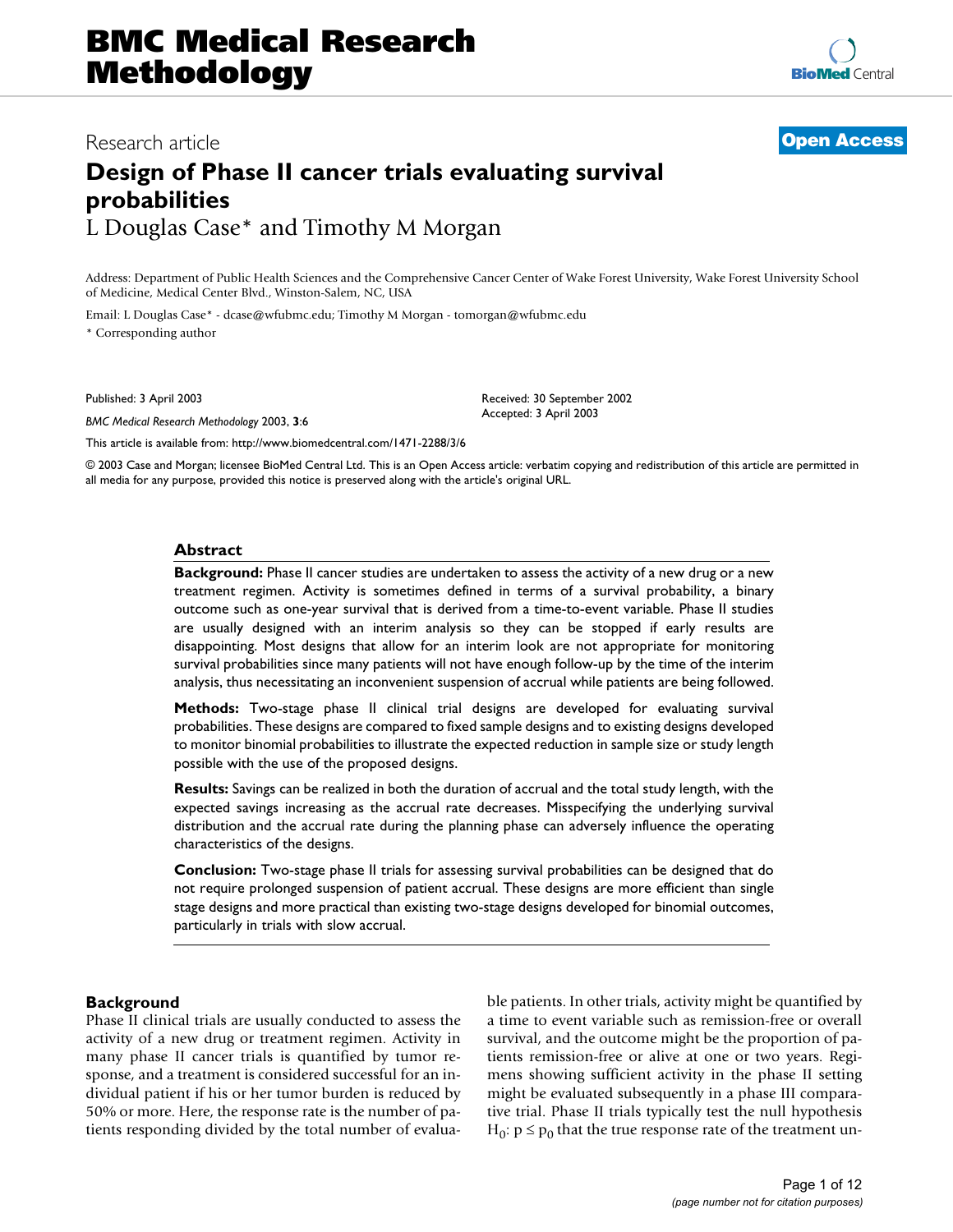der consideration is less than some level  $(p_0)$  that would be deemed too low for further consideration. Studies are designed so that the probability of falsely rejecting  $H_0$ (i.e., considering the treatment worthy of further investigation when in fact it is not) is  $\alpha$  and the probability of rejecting H<sub>0</sub> when  $p = p_1$  (i.e., considering the drug worthy of further investigation when in fact it is) is  $1-\beta$ .

Due to ethical concerns, interim analyses are done in phase II trials to ensure that patients are not receiving a treatment that is clearly inferior to other available options. Usually these trials are not stopped early when a treatment has shown better than expected activity because there is no ethical dilemma, and there is usually interest in obtaining better estimates of the treatment's activity. On the other hand, if the treatment is performing poorly, physicians want to explore other options for subsequent patients. Numerous frequentist and Bayesian multi-stage phase II designs have been developed for monitoring binary outcomes [see, for example, [1–10]]. Simon [4] developed two-stage plans that minimized the maximum expected sample size and plans that minimized the expected sample size under the null hypothesis. He felt one interim analysis was usually sufficient since it is frequently impractical to analyze the data multiple times, and twostage designs realize much of the savings possible with sequential or group sequential designs [11]. For example, Chen [7] extended Simon's designs to three stages and found a mean reduction in sample size of only 10% with the addition of an extra stage.

When the response of interest is based on a time to event outcome (e.g., one-year survival), censoring becomes an issue during the interim analysis, as it is unclear how subjects without sufficient follow-up should be handled. The simple proportion of all subjects surviving the required time is a biased estimate of the survival probability if some subjects have incomplete follow-up, and restricting the estimate to those subjects followed for the required time results in an inefficient estimate. On the other hand, suspending accrual while all the subjects are followed the required length of time is impractical. Long trial suspensions can ruin a trial's momentum, increase study length, and increase costs, and it is potentially unclear how to treat new subjects during the suspension.

## **Example**

In 1998, investigators in the Comprehensive Cancer Center of Wake Forest University wanted to design a phase II study to assess the activity a new chemo-radiation combination for patients with resectable pancreatic cancer. Pancreatic cancer is the most deadly of all the major cancers. When this trial was planned, 29,000 new cases of pancreatic cancer and 28,900 deaths from the disease were expected in the United States [12]. Patients with resectable pancreatic cancer have a better prognosis than those with unresectable disease, but the long-term outlook for these patients is still bleak. Investigators felt that Gemcitabine, a radiation sensitizer that had shown activity in pancreatic cancer [13–16], combined with external beam radiation, could improve the prognosis of these patients. Since the tumors were resected in these patients, objective tumor response was not a possible outcome, and one-year survival was chosen as a clinically meaningful outcome. The investigators decided that the treatment would be considered unsuccessful if the one-year survival was 35% or less, and it would be considered active enough to pursue further if the one-year survival was 50% or greater.

The fixed sample size required for a single-stage study to test this hypothesis, based on an exact binomial test, would be 72. If 31 or more of the patients live longer than one year, the null hypothesis would be rejected. This design has type I and II errors of .096 and .097, respectively. Assuming accrual of 24 patients per year (for a duration of accrual of 3 years), each patient would be followed until failure or for a maximum of one year and the single analysis would be done at 4 years.

Now suppose we would like to do one interim analysis during the course of the study. As mentioned previously, Simon's [4] two-stage designs could be used to accomplish this goal. Thirty-four patients would be needed during the first stage. Each of these patients would be followed until failure or for a maximum of one year. After each of the original 34 patients has been followed for one year, the interim analysis would be done. If 13 or more patients live one year, the study would continue until a total of 81 patients had been accrued. All patients would then be followed until failure or for one year. If 34 or more patients live one year then the null hypothesis would be rejected. This design has a 59% chance of stopping at the interim analysis under the null hypothesis. Characteristics of this design are shown in Table [1](#page-2-0). The expected sample size under H<sub>0</sub> is 53.2 (or 74% of the fixed sample value). The expected and maximum study lengths are 3.63 and 5.38 years, respectively, (or 91% and 134% of the fixed sample values). As mentioned earlier, the problem with this design is that accrual is suspended for one year while those initially accrued are followed to determine their status. This trial suspension is inconvenient and can lead to a long study (in this example the maximum study length is 5.38 years compared to 4 years for the fixed sample design). These problems are exacerbated for longer suspensions.

One might be tempted to use Simon's design, but to accrue additional patients while the initial 34 are followed. Characteristics for this design are also shown in Table [1.](#page-2-0) For our example, 24 additional patients would be accrued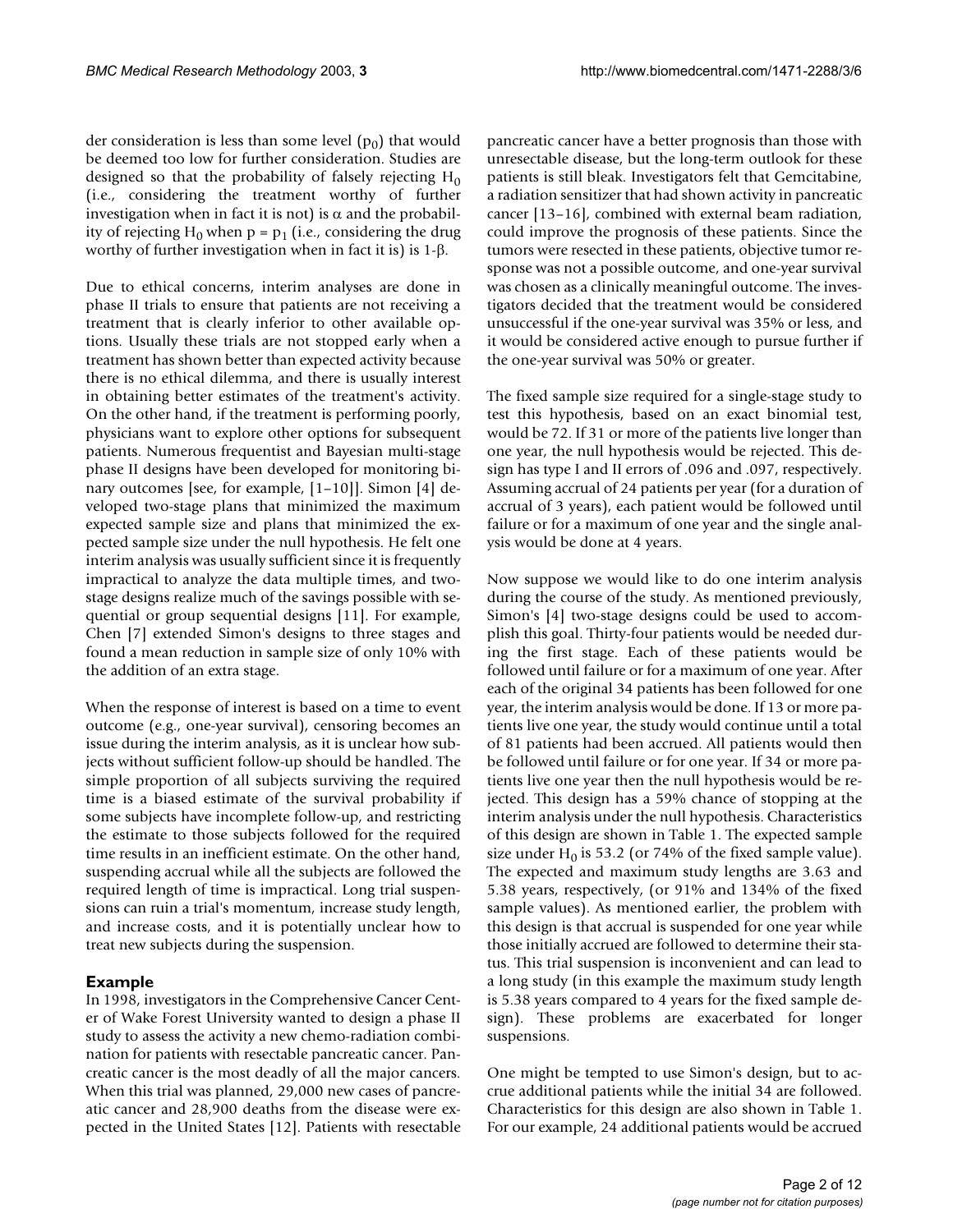| Design                     | ESS(%)     | MDA (%)   | ETSL(%)   | MTSL (%)     |
|----------------------------|------------|-----------|-----------|--------------|
| Single Stage               | 72.0 (100) | 3.00(100) | 4.00(100) | 4.00(100)    |
| Simon – no interim accrual | 53.2 (74)  | 3.38(112) | 3.63(91)  | 5.38(134)    |
| Simon - interim accrual    | 67.4 (94)  | 3.38(112) | 3.22(80)  | 4.38 (109)   |
| Proposed - minimize ETSL   | 63.5 (88)  | 3.44(115) | 3.00(75)  | $4.44$ (111) |
| Proposed - minimize EDA    | 62.0(86)   | 3.27(109) | 3.08(77)  | 4.27(107)    |

<span id="page-2-0"></span>**Table 1: Characteristics of Single Stage, Simon Two-Stage, and Optimal Two-Stage Designs \***

\* ESS is the expected sample size; MDA is the maximum duration of accrual; ETSL and MTSL are the expected and maximum total study length, respectively. Expected values are calculated under the null hypothesis; percentages are calculated relative to the single stage values.

while the first 34 are being followed, and the trial would have an expected sample size under  $H_0$  of 67.4 (or 94% of the fixed sample value). The expected and maximum study lengths would be 3.22 and 4.38 years, respectively (or 80% and 109% of the fixed sample values). One sees that accruing additional patients while the initial patients are followed results in a greater expected sample size, but shorter expected and maximum total study lengths. The two main problems with this design are 1) information from patients who have been followed less than one year during the interim analysis is ignored, and 2) information collected from the additional patients is potentially never used. Additionally, if accrual is fast, the total required recruitment could be completed by the time of the interim review, possibly resulting in more patients than necessary being treated with, what turns out to be, an ineffective regimen. Note that Herndon [9] proposes a hybrid phase II design that allows for interim accrual but uses information collected on all patients by delaying the decision to stop the trial until all data are reviewed.

Several researchers have proposed using the Kaplan-Meier [17] or Nelson-Aalen [18] estimates of the survival probability during interim analyses to account for the information available from those with partial follow-up without necessitating trial suspension. Jennison and Turnbull [19] give an example of assessing the effect of a drug on the mother to infant HIV transmission rate among HIV infected breast-feeding mothers, where the proportion of infants infection-free at two years would be a meaningful outcome. They suggest monitoring such a trial using Kaplan-Meier [17] estimates and the spending function approach originally described by Lan and DeMets [20]. Lin et al [21] discuss the design of a study in young children with Wilms cancer for which two-year relapse-free survival is the primary outcome, and Nelson-Aalen [18] estimates are used during the interim analyses.

In the next section, we apply results presented by Lin et al [21] to show how to design efficient phase II studies for monitoring survival probabilities without the aforementioned drawbacks. We develop designs that minimize either the expected duration of accrual or the expected total study length under  $H_0$ . We choose optimal designs under the null hypothesis since we want to minimize the number of patients treated with an ineffective regimen. Numerical results are presented to illustrate the effect of different choices for the design parameters, including the type I and II errors and the duration of accrual (or, alternatively, the accrual rate). We illustrate these methods in detail for our particular trial and follow with a discussion of possible limitations and extensions.

## **Methods**

Lin et al [21] derived the asymptotic joint distribution of the Nelson-Aalen [18] estimates of survival calculated at different calendar times during a study and applied the results to longitudinally monitor a National Wilms Tumor Study Group protocol. A brief summary of their relevant results is given below. Following their notation, assume *n* patients are accrued to a trial at times  $Y_1, \ldots, Y_n$ . Let  $T_1, \ldots, T_n$ denote the failure times and  $C_1$ ,..., $C_n$  the censoring times since study entry. At time *t*, we observe for each individual either a failure time or a censoring time and an indicator specifying which. That is, we observe the time  $X_i(t)$  =  $\min(T_i, C_i, \max(0, t - Y_i))$  and the failure indicator  $\Delta_i(t)$  =

*I*{*T<sub>i</sub>* ≤ min(*C<sub>i</sub>*, max(0,(*t* - *Y<sub>i</sub>*)))}. Let  $\hat{S}(x;t) = e^{-\hat{A}(x;t)}$  denote the estimate of *x*-year survival at time *t*, based on the Nelson-Aalen [18] estimate of the cumulative hazard function, Λ(*x*;*t*):

$$
\hat{\Lambda}(x;t) = \sum_{\{i:X_i(t)\leq x\}} \frac{\Delta_i(t)}{R_i(t)} \text{ with } R_i(t) = \sum_{j=1}^n I\big\{X_j(t) \geq X_i(t)\big\}.
$$

The process,  $n^2 \left\{ \hat{\Lambda} (x;t) - \Lambda (x) \right\}$ ,  $x \le t$ , is asymptotically Gaussian, which, assuming constant accrual and no loss to follow-up, has variance function 1  $2\left\{\hat{\Lambda}(x;t)-\Lambda(x)\right\}$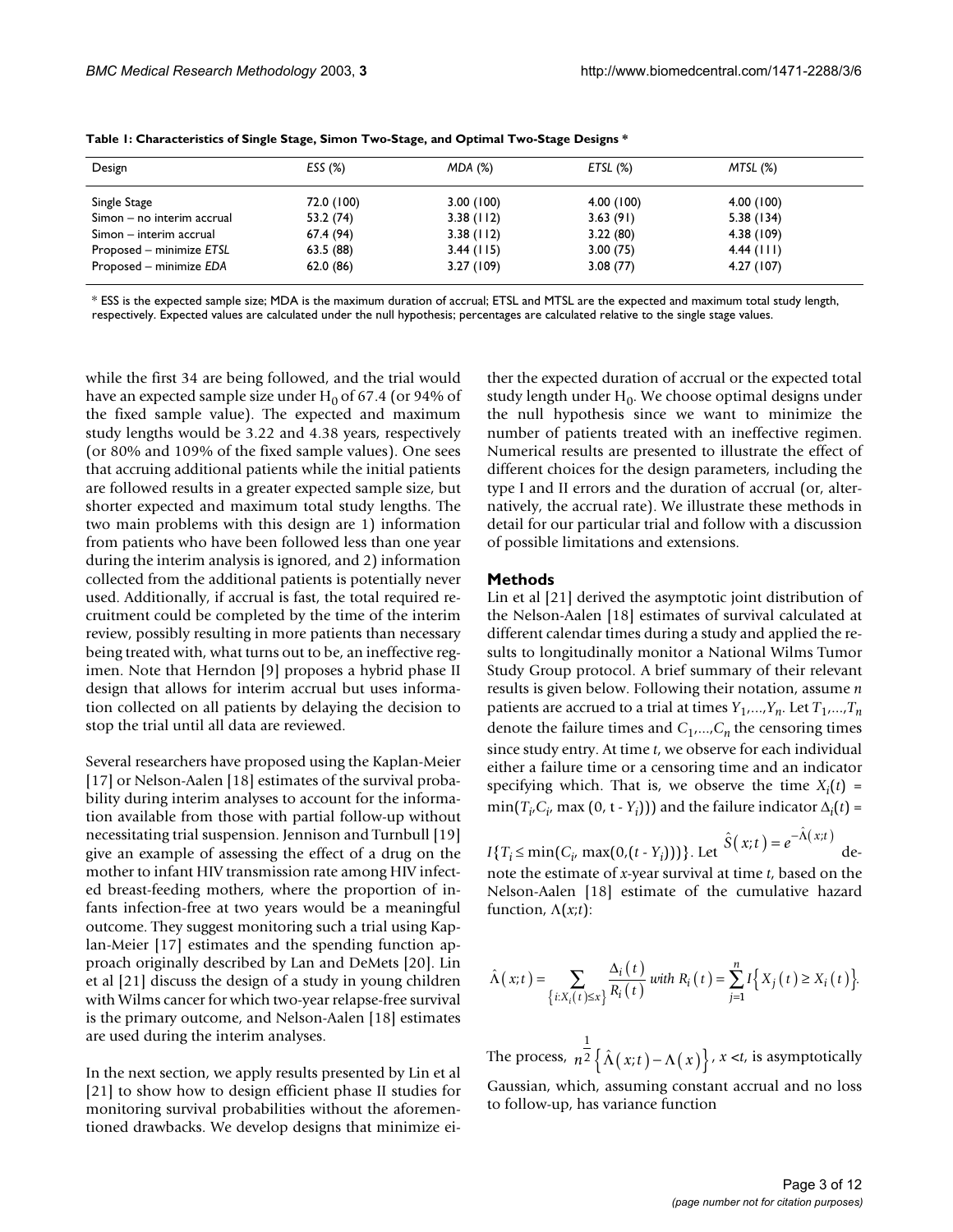$$
\sigma^{2}(x;t) = \int_{0}^{x} \frac{\lambda(u)du}{S(u)\min[(t-u)/MDA,1]},
$$
 (1)

where  $\lambda(u)$  is the hazard function and *MDA* is the maximum duration of accrual. Lin et al [21] recommend assessing the hypothesis H<sub>0</sub>: *S*(*x*) = *S*<sub>0</sub>(*x*) at time *t* using the asymptotically standard normal test statistic

$$
Z(x;t) = \frac{n^{\frac{1}{2}} \left\{ \ln \hat{\Lambda}(x;t) - \ln \hat{\Lambda}_0(x) \right\} \Lambda(x;t)}{\left\{ \sigma^2(x;t) \right\}^{\frac{1}{2}}},\tag{2}
$$

where

$$
\hat{\sigma}^2(x;t) = \sum_{\{i:X_i(t)\leq x\}} \frac{\Delta_i(t)}{R_i^2(t)/n}.
$$
 (3)

Let *I*(*x*;*ti* ) denote the information available for estimating *S*(*x*) at time *ti* . The joint distribution of Z(*x*;*t*) calculated over the course of the study is multivariate normal with correlations given by  $\rho = \sqrt{I(x, t_i) / I(x, t_j)}$ , where  $t_i \leq t_j$ .

Now consider the design of a two-stage phase II trial for testing H<sub>0</sub>:  $S(x^*) = S_0(x^*)$ , where  $x^*$  denotes the survival time of interest and *S*(.) denotes the survival function which can be estimated as described above (or by using the Kaplan-Meier estimator). As illustrated below, let  $t_1$ and  $t_2$  denote the duration of the first and second accrual periods, and let *MTSL* denote the maximum total study length  $(MTSL = t_1 + t_2 + x^*)$ .



We will use the following notation:

*x*\* = survival time of interest

 $t_i$  = duration of accrual for the i<sup>th</sup> stage

 $n_i$  = sample size accrued during the i<sup>th</sup> stage;  $n = n_1 + n_2$ 

ν = constant rate of accrual

 $P_s$  = probability of stopping at  $t_1$ 

*DA* = duration of accrual

*EDA* = expected duration of accrual =  $t_1 + (1 - P_s)t_2$ , calculated under the null hypothesis

*ESS* = expected sample size =  $n_1 + (1 - P_s)n_2$  = *vEDA*, calculated under the null hypothesis

*MDA* = maximum duration of accrual =  $t_1 + t_2$ 

*ETSL* = expected total study length =  $t_1 + (1 - P_s)(t_2 + x^*)$ , calculated under the null hypothesis

*MTSL* = maximum total study length =  $t_1 + t_2 + x^*$ 

 $I_1$  = information available at  $t_1$ 

*Imax* = information available at *MTSL*

A two-stage design proceeds as follows.

Stage 1. Accrue  $n_1$  patients between time 0 and time  $t_1$ . Each patient will be followed until failure or for *x*\* years or until time  $t_1$ , whichever is less. Calculate  $Z_1(x^*; t_1)$  as given in (2). If  $Z_1(x^*; t_1) < C_1$  stop the study and "accept"  $H_0$ ; otherwise, continue to the next stage.

Stage 2. Accrue  $n_2$  additional patients between times  $t_1$ and  $t_1 + t_2$  (= *MDA*). Follow all patients until failure or for  $x^*$  years, calculate  $Z_2(x^*; MTSL)$ , and reject H<sub>0</sub> if  $Z_2(x^*;MTSL) > C_2$ .

An interim analysis could be done anytime after *x*\* years and before time *MTSL*. The expected duration of accrual (*EDA*) under the null hypothesis is given by  $EDA = t_1 + (1$  $-P_s$ ) $t_2$ , where  $P_s = \Phi(C_1)$  and  $\Phi(.)$  denotes the standard normal distribution function. The expected total study length (*ETSL*) under the null hypothesis is given by *ETSL*  $= t_1 + (1 - P_s)(t_2 + x^*)$ . The maximum amount of information for estimating  $\Lambda(x^*)$ ,  $(I_{max})$ , occurs whenever  $t \geq MT$ -*SL*. The joint distribution of  $Z_1$  and  $Z_2$  is bivariate normal with correlation  $\rho = \sqrt{I_1 / I_{\text{max}}}$ .

During the design stage, estimates of the information as a function of time can be obtained by making assumptions regarding the expected survival distribution. Once the survival distribution is specified, the expected information at any time  $(I(x^*;t) = 1/\sigma^2(x^*;t))$  can be easily obtained by numerically evaluating equation 1. The Weibull distribution is a flexible and simple choice, as the survival distributions are completely specified by the null and alternative survival probabilities for any given shape parameter.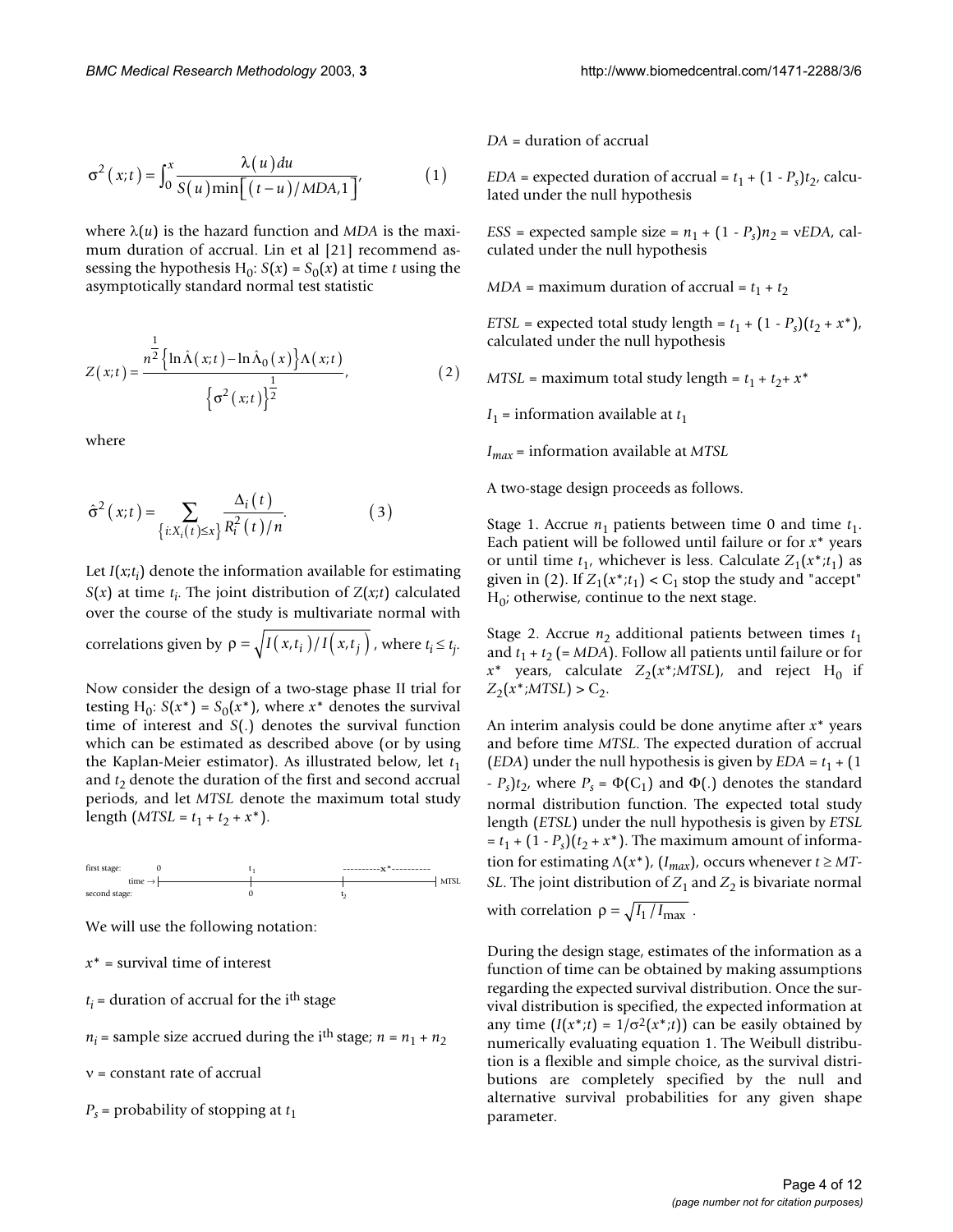For two-stage phase II designs for survival probabilities, there are four unknowns –  $n_1$  or  $t_1$ ,  $n_2$  or  $t_2$ ,  $C_1$ , and  $C_2$  – and two constraints (type I and II errors). We assume the accrual rate is fixed. As there are more unknowns than constraints, there will be an infinite number of solutions. We will choose those solutions that minimize either the expected duration of accrual (i.e., expected sample size) or the expected total study length under the null hypothesis. Note that this is the same paradigm as used by Simon [4] in selecting optimal designs for binomial outcomes, where he only allows early acceptance of the null hypothesis and minimizes the expected sample size under the null hypothesis. Specifically, we choose to minimize the *EDA* or the *ETSL* given that  $B(C_1, C_2, \rho) = \alpha$  and  $B(C_1 - \rho)$ *ρu*,*C*<sub>2</sub>- *u*, *ρ*) = 1 - β, where  $u = n^{1/2}(\mu - \mu_0)/\sigma$ ,  $\mu$  and  $\sigma$  are the mean and standard deviation of the test statistic, and  $B(C_1, C_2, \rho)$  denotes the bivariate normal probability that  $Z_1$  >  $C_1$  and  $Z_2$  >  $C_2$ , given a correlation between  $Z_1$  and  $Z_2$ of ρ. Numerical integration of the bivariate normal distribution is accomplished using a double precision Fortran function written by Donnelly [22]. For initially chosen values for  $C_2$  and  $\rho$ , values of  $C_1$  and  $n$  are found to satisfy the two error constraints. The parameter values that result in an optimal design are found by iterating over  $C_2$  and  $\rho$ using a combination golden-section search and parabolic interpolation minimization routine described by Brent [23]. A given choice of *n* and  $\rho$  corresponds to a specific  $t_1$ , which is obtained by solving equation 1 under the null hypothesis. This, in turn, corresponds to another ρ under the alternative hypothesis, obtained by solving equation 1 under the alternative specifications. This latter  $\rho$  is used in calculating the sample size (or duration of accrual) that satisfies the type II error constraint. For practical purposes this step is probably unnecessary since the correlation is very similar under the null and alternative hypotheses, even though the information is different at each stage under the two hypotheses. Fortran code implementing this algorithm is available from the first author upon request. Run times vary between 5 and 10 minutes on an IBM compatible Pentium 3 600 MHz PC; the run time can be decreased by decreasing the precision specified in the program.

## **Results**

### *Application*

Consider the example mentioned earlier. That is, suppose we would like to design a phase II study to assess the effectiveness of adjuvant Gemcitabine and external beam radiation for the treatment of patients with resectable pancreatic cancer. The principal outcome measure used to quantify treatment effect will be one-year survival, and we will test the null hypothesis that one-year survival is 35% or less. We desire to have 90% power at an alternative oneyear survival of 50% for testing this hypothesis at the 10% one-sided level of significance.

We use the methods described above to develop two-stage designs that minimize either the duration of accrual or the expected total study length under the null hypothesis. An interim analysis could be done anytime after one year until the end of the study. We assume survival follows a Weibull distribution with a shape parameter of one and a scale parameter of 1.0498 (since  $S(1) = .35$  under  $H_0$ ). Additionally, we assume accrual of 24 patients per year. At this point in the development of the study it might be useful to consider the optimal designs for various interim analysis times. Characteristics of some of these designs are shown in Table [2.](#page-5-0) The design that minimizes the expected total study length has an interim analysis after 2.2 years. At that time, one calculates  $Z_1(x^*; t_1)$  as described above. If  $Z_1(x^*; t_1)$  < .375 then the study is stopped and the null hypothesis 'accepted'. Otherwise, accrual continues for 1.2 additional years, all patients are followed until failure or for one year, and the null hypothesis is rejected if  $Z_2(x^*$ ;*MTSL*) > 1.172. This design has an expected sample size of 63.5 (88% of the fixed sample value) and an expected total study length of 3.0 years (75% of the fixed sample value). The design that minimizes the expected duration of accrual has an interim analysis after 1.9 years. At that time, one calculates  $Z_1(x^*; t_1)$  as described above. If  $Z_1(x^*; t_1)$  < .004 then the study is stopped and the null hypothesis 'accepted'. Otherwise, accrual continues for 1.4 additional years, all patients are followed until failure or for one year, and the null hypothesis is rejected if  $Z_2(x^*$ ;*MTSL*) > 1.220. This design has an expected sample size of 62 (86% of the fixed sample value) and an expected study length of 3.1 years (77% of the fixed sample value). The expected and maximum duration of accrual and total study lengths for these designs are also listed in Table [1](#page-2-0) for comparison with the single stage and Simon twostage designs. One notes that both of the optimal designs have a smaller *ETSL* and *EDA* than one would get from using a Simon design with interim accrual. In addition, they have a smaller *ETSL* and *MTSL* than one would get from using a Simon design without interim accrual. Of course, the latter Simon design would have a smaller expected sample size since it is optimal in that respect.

Figure [1](#page-6-0) shows results for optimal designs chosen to minimize the *ETSL* under  $H_0$  for a range of interim analysis times. In Figure [1,](#page-6-0) one sees that the *ETSL* is fairly flat for optimal designs with interim analyses between 1.8 and 2.8 years, so any design chosen with an interim analysis between these two times will be close to optimal. Thus, a more feasible design might be to have the interim analysis at 2.6 years since the expected total study length for this design is close to optimal and the maximum duration of accrual and the maximum study length are smaller than those for the overall optimal design.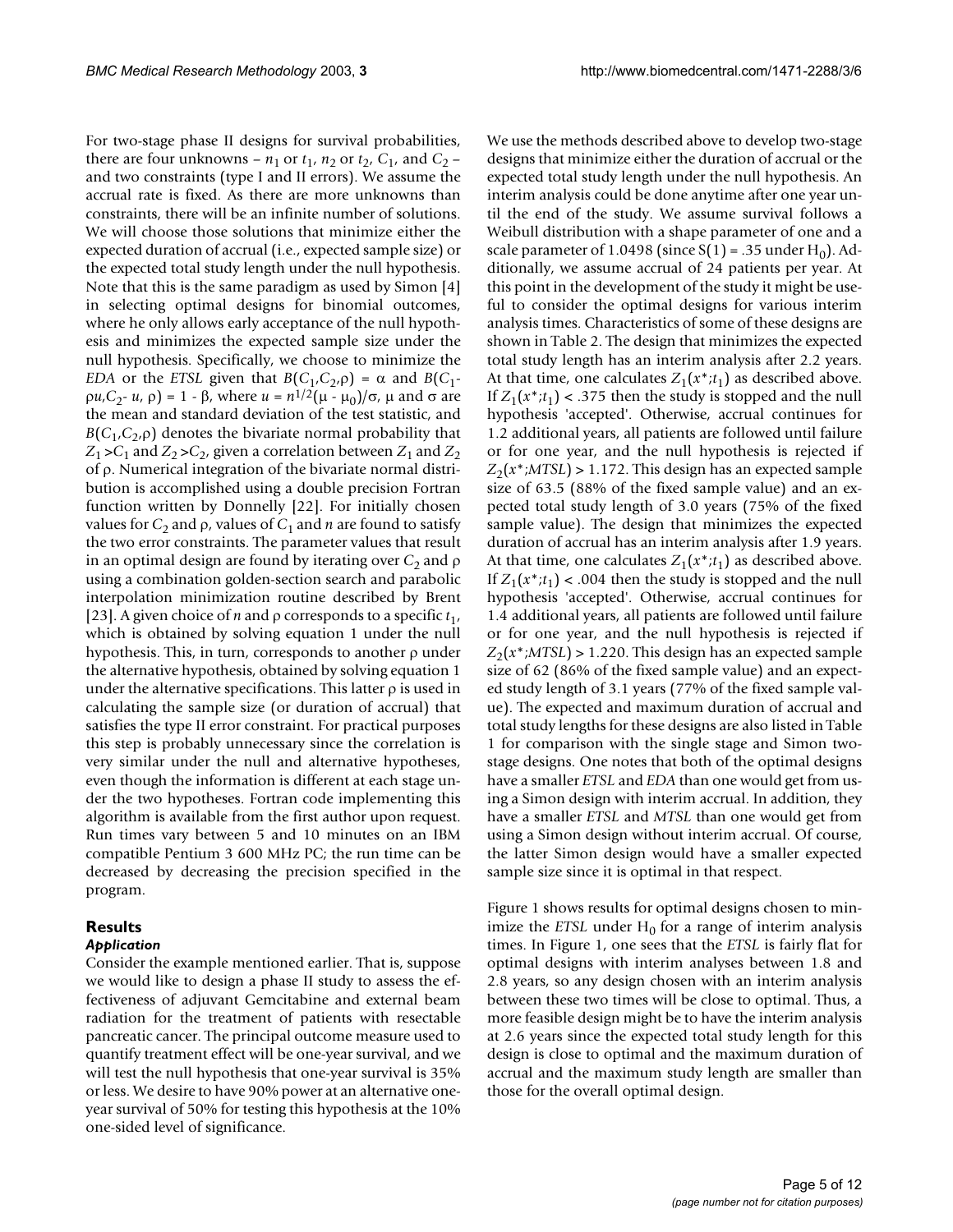| Minimized   | $t_{\parallel}$    | c,     | $C_2$ | I <sub>1</sub> /Imax | EDA(%)   | $MDA(\%)$    | ETSL(%)  | MTSL(%)      |
|-------------|--------------------|--------|-------|----------------------|----------|--------------|----------|--------------|
| <b>ETSL</b> | $\overline{1.8}$   | .137   | 1.164 | .31                  | 2.65(88) | 3.71(124)    | 3.10(77) | 4.71(118)    |
|             | 2.0                | .270   | 1.164 | .38                  | 2.63(88) | 3.59(120)    | 3.02(76) | 4.59(115)    |
|             | $2.2 \circledcirc$ | .375   | 1.172 | .46                  | 2.65(88) | $3.44$ (115) | 3.00(75) | $4.44$ (111) |
|             | 2.4                | .464   | 1.184 | .53                  | 2.70(90) | $3.32$ (111) | 3.02(75) | 4.32 (108)   |
|             | 2.6                | .550   | 1.198 | .61                  | 2.78(93) | 3.22(107)    | 3.07(77) | 4.22(105)    |
| <b>EDA</b>  | 1.5                | $-313$ | 1.223 | .25                  | 2.66(89) | 3.36(112)    | 3.28(82) | 4.36 (109)   |
|             | 1.7                | $-125$ | 1.218 | ا3.                  | 2.60(87) | $3.33$ (111) | 3.15(79) | 4.33 (108)   |
|             | 1.9@               | .004   | 1.220 | .38                  | 2.58(86) | 3.27(109)    | 3.08(77) | 4.27(107)    |
|             | 2.1                | .109   | 1.227 | .46                  | 2.60(87) | 3.20(107)    | 3.06(76) | 4.20(105)    |
|             | 2.3                | .189   | 1.237 | .53                  | 2.65(88) | 3.13(104)    | 3.08(77) | 4.13(103)    |

<span id="page-5-0"></span>Table 2: Optimal (under H<sub>0</sub>) two-stage parameters for testing H<sub>0</sub>: S(1)  $\le$  .35 vs H<sub>1</sub>: S(1) > .35. Power is 90% at S(1) = .5 \*

 $*$  t<sub>1</sub> is the time of the first interim review;  $C_1$  and  $C_2$  are the cutpoints for acceptance at the first stage and rejection at the second stage; EDA and MDA are the expected and maximum duration of accrual; and ETSL and MTSL are the expected and maximum total study length. Expected values are calculated under the null hypothesis; percentages are calculated relative to the single stage values. @ optimal design

#### *Misspecification of Survival Distributions and Accrual*

Although the test used in assessing the survival probabilities is nonparametric, the choice of a particular design during the planning stage of a trial depends on specification of the survival distribution as well as the accrual rate. Misspecifying these parameters can lead to nonoptimal designs with incorrect type I and II errors. For example, consider the Weibull survival distributions shown in Figure 2 with scale parameters equal to those of the exponential distributions (under the null hypothesis in the figure) from the example above and shape parameters ranging from 0.25 (i.e., events happening earlier on relative to the exponential) to 4.0 (i.e., events happening later). Were we to have designed the trial as above assuming exponential survival (shape parameter  $= 1$ ), and survival actually followed one of the other Weibull distributions, then we would be getting information faster (shape < 1) or slower (shape > 1) than anticipated, resulting in a larger or smaller correlation and increased or decreased  $\alpha$  and 1 - β.

Table [3](#page-7-0) illustrates the degree to which  $\alpha$  and 1 -  $\beta$  are affected by misspecification of the survival distributions, assuming the design is used as given and not changed before or after the interim review. It can be seen that misspecification of the survival distribution actually has little effect on  $\alpha$  and 1 - β, with  $\alpha$  ranging from .095 to .106 and 1 - β ranging from .880 to .918 as the shape parameter varies from 4.0 to 0.25.

Misspecifying the accrual rate has a much greater impact. Clearly, if accrual were slower or faster than expected, then one would have a lesser or greater proportion of the data at the planned interim analysis. Table [4](#page-8-0) shows the effect of misspecifying the accrual rate on the operating characteristics of the design that minimizes the expected total study length. Three scenarios are considered. First we consider what would happen if analyses are done at the

planned times, i.e.  $t_1$  and *MTSL*. Under this scenario, the correlation structure is unchanged so there is no effect on the type I error. However, the effect on the power is substantial since the sample size is much smaller or larger than planned. As the actual accrual decreases relative to the anticipated accrual, the power decreases whereas it increases as the actual accrual increases relative to the anticipated accrual. Under the second scenario, the first analysis is conducted at  $t_1$ . The second analysis is conducted one year after  $t_1$  or after  $n$  patients are accrued, whichever is later. Here, the correlation structure and the sample sizes are both affected by the accrual rate, and we see that both  $\alpha$  and 1 - β decrease as the actual accrual decreases relative to the anticipated accrual, whereas both increase as the actual accrual increases relative to the anticipated accrual. Under the third scenario, we conduct analyses after  $n_1$  and  $n$  patients have been accrued. Here only the correlation structure is affected by the accrual rate. That is,  $I_1$ depends on how long each of the  $n_1$  subjects is followed. A slower accrual means each subject is followed longer, so  $I_1$  and the correlation increase. Under this scenario, the effects of misspecifying the accrual rate on α and 1 - β are less substantial. Both α and 1 - β increase as the actual accrual decreases relative to the anticipated accrual, whereas both decrease as the actual accrual increases relative to the anticipated accrual.

#### *General Results*

The design parameters  $(C_1, C_2, t_1,$  and  $t_2$ ) and performance (as quantified by *EDA* and *ETSL* relative to the fixed sample values, *DA* and *TSL*, respectively) of the phase II designs depend on α, β, *x*\*, and *DA* (or alternatively, the rate of accrual), and survival under the null and alternative hypotheses. Table [5](#page-8-1) provides optimal design parameters (for minimizing *EDA* or *ETSL*) and design characteristics for  $\alpha = \beta = .05$  and .10 for our particular design of interest, assuming survival will follow a Weibull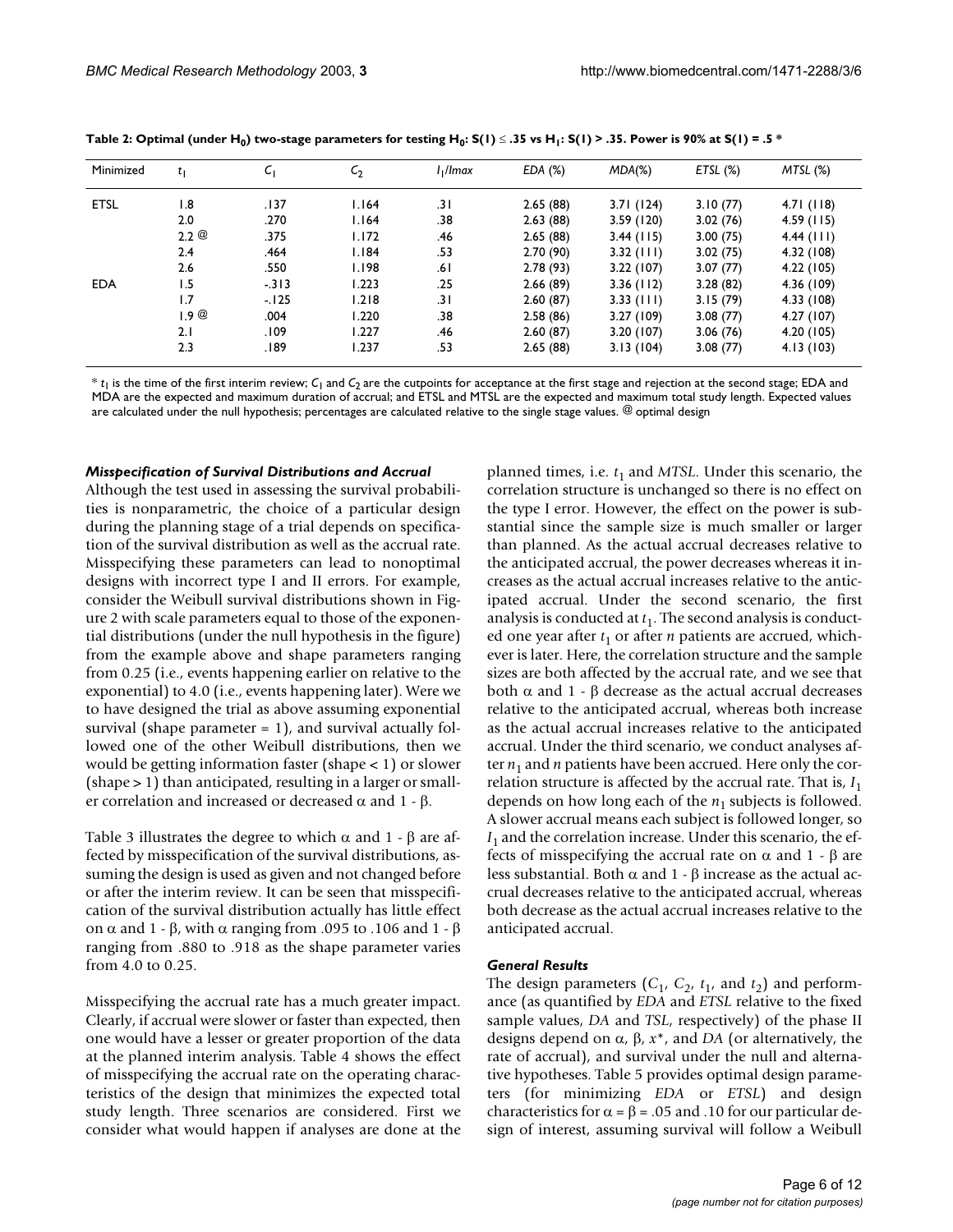<span id="page-6-0"></span>

**Figure 1 Relative expected and maximum duration of accrual (DA) and total study length (TSL) for designs that minimize the expected total study length (ETSL).**

distribution with shape parameter equal to one. Note that the designs depend on the survival time of interest  $(x^*)$ and the fixed duration of accrual (*DA*) in a relative manner. That is, the same design is obtained for assessing 2-year survival when the fixed sample duration of accrual is 4 years as that for assessing 1-year survival when the fixed sample duration of accrual is 2 years. Designs are given for *DA/x*\* ranging from 1.5 (e.g., *x*\* = 2 and *DA* = 3) to 4 (e.g.,  $x^* = 1$  and  $DA = 4$ ). Several observations are obvious. As the duration of accrual decreases (accrual rate increases), the advantages of doing an interim analysis become less pronounced. Interim analyses done after the accrual period would not decrease the *EDA* but could decrease the *ETSL*. If all patients are accrued prior to *x*\*, there can be no reduction in the expected sample size by having an interim analysis, and the reductions in expected total study length become smaller. Clearly, if all patients are accrued at once, there can be no interim analysis and the optimal design is the fixed sample design.

As the duration of accrual increases relative to *x*\*, the interim analysis is done earlier relative to the fixed sample duration of accrual. As the duration of accrual approaches infinity, the optimal design becomes the Simon design (or, in our case, the normal approximation to the Simon design) since it becomes increasingly likely that each patient reaches his or her end point before the next patient is accrued. Designs optimized to minimize the *EDA* have their interim analyses earlier than the respective designs optimized to minimize the *ETSL*. This difference becomes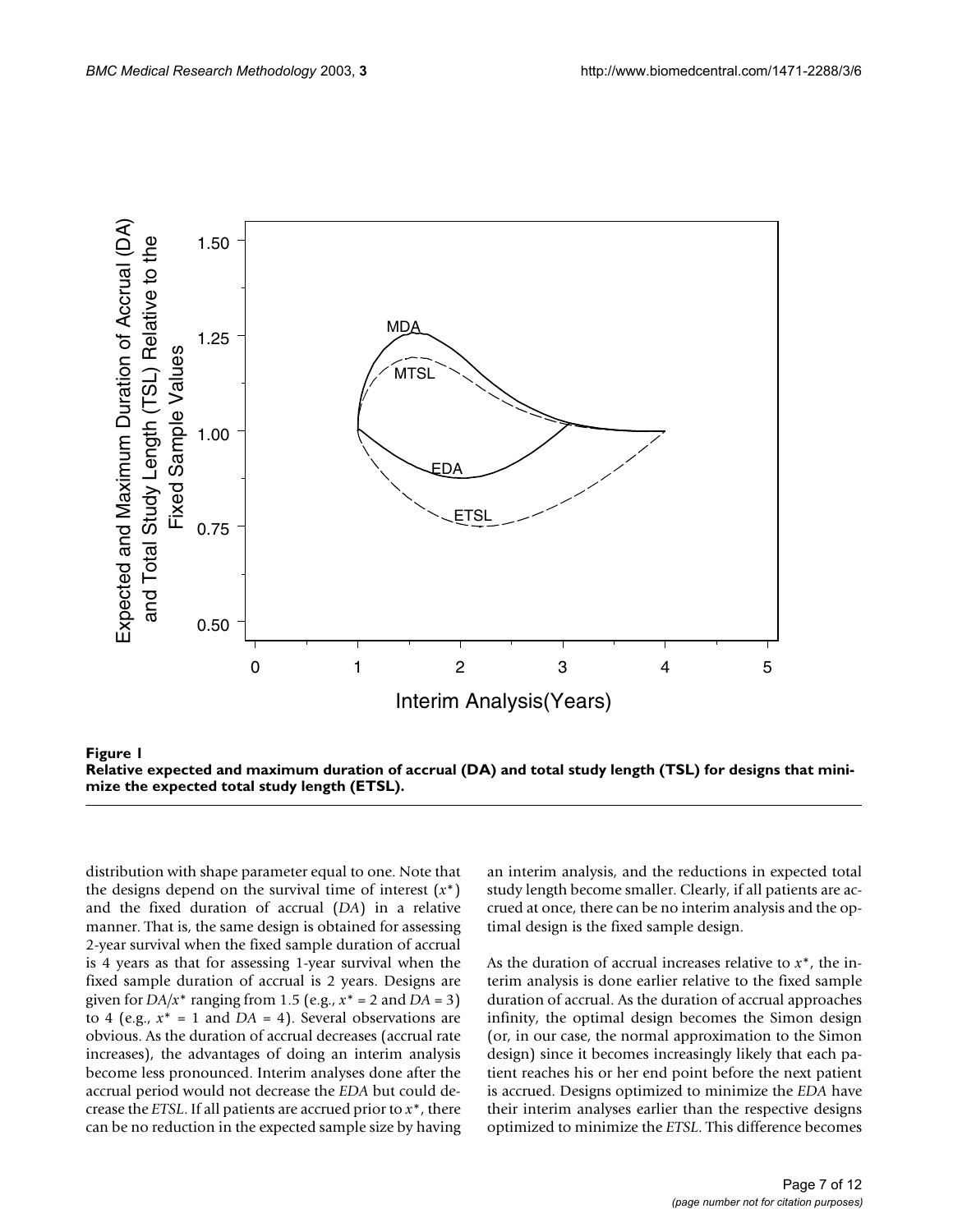

**Figure 2 Weibull survival curves under the null hypothesis**

<span id="page-7-0"></span>**Table 3: Characteristics of Optimal (for ETSL) Design Assuming Misspecification of the Survival Distributions**

| Weibull Shape Parameter | $\alpha$ | $I - \beta$ |  |  |
|-------------------------|----------|-------------|--|--|
| 0.25                    | .106     | .918        |  |  |
| 0.50                    | .103     | .910        |  |  |
| 0.75                    | .101     | .904        |  |  |
| 1.00                    | .100     | .900        |  |  |
| 2.00                    | .097     | .889        |  |  |
| 3.00                    | .096     | .884        |  |  |
| 4.00                    | .095     | .880        |  |  |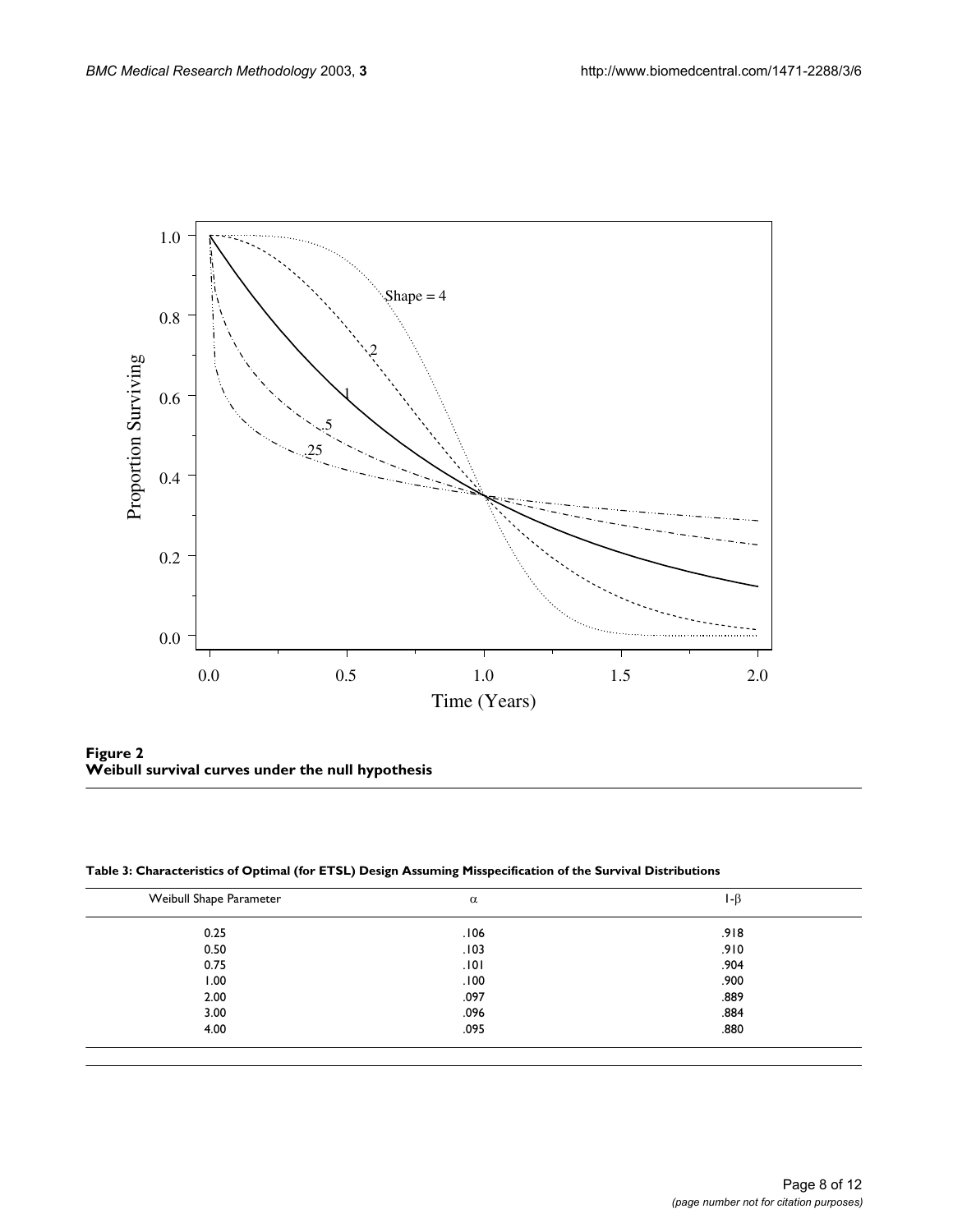| <b>Actual/Anticipated Accrual</b> | Scenario I* |       |          | Scenario 2* | Scenario 3* |          |
|-----------------------------------|-------------|-------|----------|-------------|-------------|----------|
|                                   | $\alpha$    | l-β   | $\alpha$ | $-\beta$    | $\alpha$    | $-\beta$ |
| 0.25                              | . .         | .512  | .070     | .687        | .109        | .924     |
| 0.50                              | . 1         | .71 L | .082     | .800        | .106        | .918     |
| 1.00                              | . .         | .900  | .100     | .900        | .100        | .900     |
| I.50                              | . .         | .963  | .114     | .934        | .092        | .863     |
| 2.00                              | . .         | .986  | .115     | .970        | .079        | .779     |

<span id="page-8-0"></span>**Table 4: Characteristics of Optimal (for ETSL) Design Assuming Misspecification of Accrual**

\* Scenario 1 – Analysis at *t*1 and *MTSL* ; Scenario 2 – Analysis at *t*1 and one year after *t*1 or one year after accruing *n* patients, whichever is later; Scenario 3 – Analysis after accrual of  $n_1$  patients and one year after accruing *n* patients.

<span id="page-8-1"></span>Table 5: Optimal two-stage parameters for designs that minimize either the ETSL (top line) or the EDA (bottom line) for testing H<sub>0</sub>: **S(1)** ≤ **.35. Power is specified for S(1) = .5.#**

| $\alpha$ | $1 - \beta$ | $DA/x^*$       | $t_{\parallel}$ | $C_{1}$  | $C_2$ | I <sub>1</sub> /Imax | EDA  | <b>MDA</b> | <b>ETSL</b> | <b>MTSL</b> |
|----------|-------------|----------------|-----------------|----------|-------|----------------------|------|------------|-------------|-------------|
| $\cdot$  | .9          | 1.50           | 1.01            | .488     | 1.154 | .49                  | 1.05 | 1.15       | .76         | 1.09        |
|          |             |                | .81             | $-489$   | 1.257 | .32                  | .96  | 1.03       | .85         | 1.02        |
|          |             | 1.75           | .93             | .457     | 1.159 | .48                  | 1.00 | 1.15       | .76         | 1.10        |
|          |             |                | .76             | $-291$   | 1.245 | .34                  | .94  | 1.05       | .82         | 1.03        |
|          |             | $\overline{2}$ | .87             | .434     | 1.163 | .47                  | .96  | 1.15       | .75         | 1.10        |
|          |             |                | .72             | -.179    | 1.237 | .36                  | .92  | 1.06       | .80         | 1.04        |
|          |             | 3              | .74             | .375     | 1.172 | .46                  | .88  | 1.15       | .75         | 1.11        |
|          |             |                | .63             | .004     | 1.220 | .38                  | .86  | 1.09       | .77         | 1.07        |
|          |             | 4              | .67             | .346     | 1.176 | .45                  | .84  | 1.15       | .75         | 1.12        |
|          |             |                | .59             | .073     | 1.212 | .39                  | .83  | 1.10       | .76         | 0.1         |
| .05      | .95         | 1.50           | .99             | .680     | 1.536 | .46                  | 1.03 | 1.17       | .72         | 1.10        |
|          |             |                | .81             | $-274$   | 1.622 | .32                  | .95  | 1.04       | .81         | 1.02        |
|          |             | 1.75           | .9۱             | .648     | 1.541 | .46                  | .98  | 1.16       | .72         | 1.10        |
|          |             |                | .75             | $-0.084$ | 1.612 | .34                  | .92  | 1.06       | .78         | 1.04        |
|          |             | $\mathbf{2}$   | .85             | .624     | 1.545 | .45                  | .94  | 1.16       | .71         | 1.11        |
|          |             |                | .72             | .024     | 1.605 | .35                  | .89  | 1.07       | .76         | 1.05        |
|          |             | 3              | .72             | .563     | 1.553 | .44                  | .85  | 1.16       | ا7.         | 1.12        |
|          |             |                | .63             | .202     | 1.591 | .38                  | .83  | 1.10       | .72         | 0.1         |
|          |             | 4              | .66             | .531     | 1.557 | .44                  | .80  | 1.15       | .70         | 1.12        |
|          |             |                | .59             | .266     | 1.586 | .39                  | .79  | 1.11       | .71         | 1.09        |

# DA is the fixed sample duration of accrual;  $x^*$  is the survival time of interest;  $t_1$  is the time of the first interim review;  $C_1$  and  $C_2$  are the cutpoints for acceptance at the first stage and rejection at the second stage;  $I_1$  and Imax are the information available at the interim and final reviews; EDA and MDA are the expected and maximum duration of accrual relative to the single stage values; and ETSL and MTSL are the expected and maximum total study length relative to the single stage values. Expected values are calculated under the null hypothesis.

smaller as the duration of accrual increases. As *DA/x*\* increases, ρ decreases slightly for designs that minimize the *ETSL* but increases for designs that minimize the *EDA*. One observes that the maximum sample size is typically 15–16% greater than the fixed sample size, regardless of the design parameters for designs that minimize the *ETSL*. The maximum sample size is smaller and increases as *DA/ x*\* increases for designs that minimize the *EDA*. We derived results similar to those shown in Table [5](#page-8-1) for other choices of survival under the null and alternative hypotheses (results not shown). One notes that neither the designs which minimize the *ETSL* nor the ones which minimize the *EDA* are substantially affected by the choice of survival probabilities under the null and alternative hypotheses, for constant values of *DA/x*\*.

#### *Simulations*

The designs given in the Table [5](#page-8-1) were derived assuming the test statistics are asymptotically normally distributed. However, the sample sizes in most phase II trials are relatively small, especially during the interim analysis, making normal approximations suspect. We performed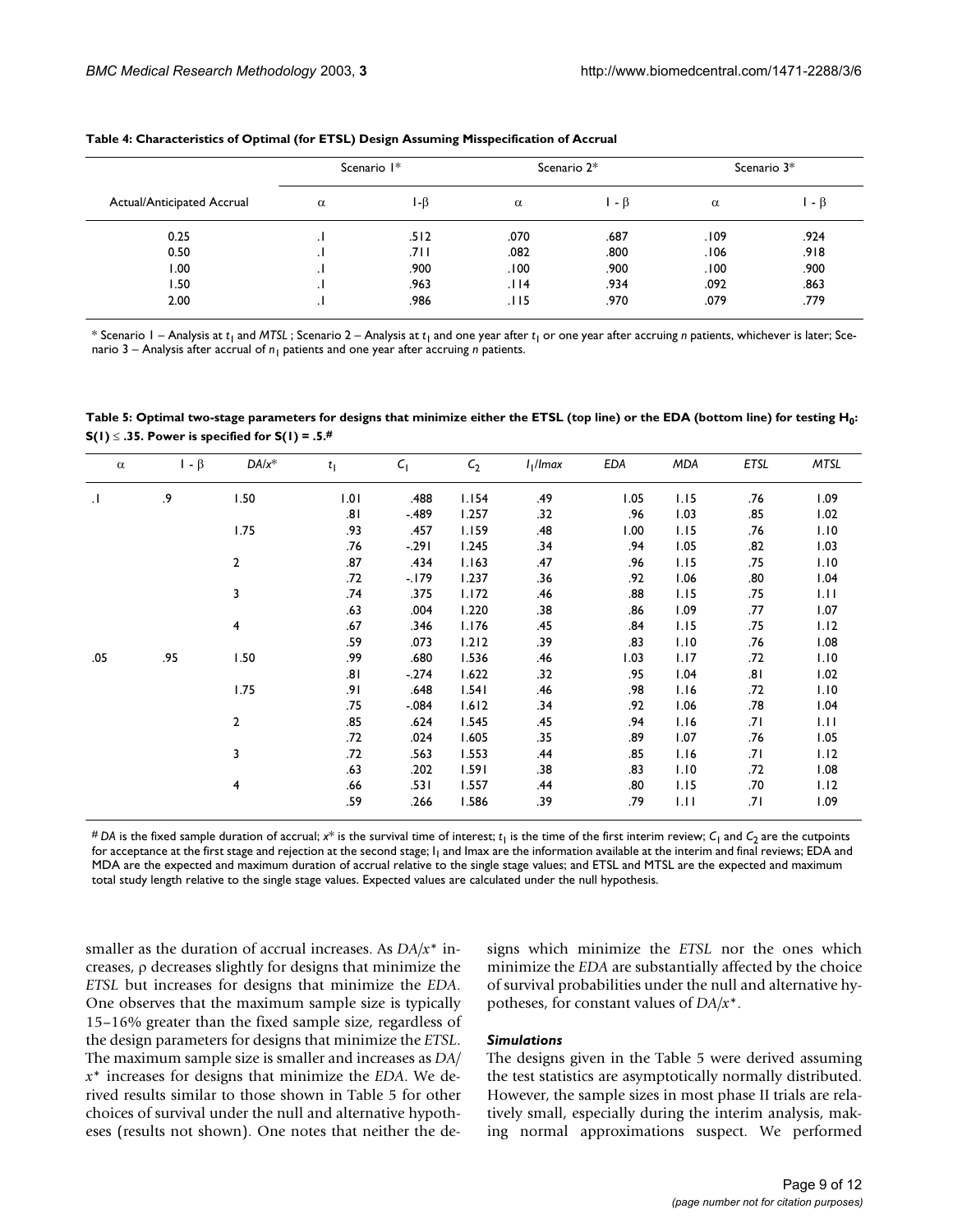| $DA/x^*$       |             |             | Desired $\alpha$ = .1, 1 - $\beta$ = .9 | Desired $\alpha$ = .05, 1 - $\beta$ = .95 |             |             |            |             |
|----------------|-------------|-------------|-----------------------------------------|-------------------------------------------|-------------|-------------|------------|-------------|
|                | <b>ETSL</b> |             | <b>EDA</b>                              |                                           | <b>ETSL</b> |             | <b>EDA</b> |             |
|                | $\alpha$    | $I - \beta$ | $\alpha$                                | $1 - \beta$                               | $\alpha$    | $I - \beta$ | $\alpha$   | $1 - \beta$ |
| 1.50           | .103        | .909        | .100                                    | .907                                      | .049        | .953        | .043       | .948        |
| 1.75           | .104        | .909        | .114                                    | .918                                      | .049        | .954        | .045       | .951        |
| $\overline{2}$ | .126        | .919        | .089                                    | .898                                      | .050        | .954        | .051       | .955        |
| 3              | .092        | .904        | .116                                    | .918                                      | .045        | .952        | .059       | .961        |
| 4              | .092        | .903        | .091                                    | .903                                      | .045        | .954        | .048       | .955        |

<span id="page-9-0"></span>Table 6: Realized  $\alpha$  and  $1 - \beta$  using simulations of the optimal designs for testing H<sub>0</sub>: S(1)  $\leq$  .35. Power is specified for S(1) = .5.

simulations, using one million replications for each of the designs shown in Table [5,](#page-8-1) to see how close these designs came to desired type I and II errors. Fixed sample sizes were calculated based on the exact binomial distribution, and the sample sizes at each stage of the two-stage designs were determined by multiplying the fixed sample size by *t*1 and *MDA* from Table [5](#page-8-1) (which are presented there relative to the fixed sample duration of accrual). These sample sizes were increased to the nearest integers. For the example discussed above, 72 patients is the fixed sample size, so for a 3 year duration of accrual (i.e., accrual rate of 24 per year), the sample size needed at the first stage is ceil(72  $*$  .736) = 53 and the maximum sample size is ceil(72  $*$  1.148) = 83. The simulations were done fixing interim and final sample sizes to these values. Random entry and survival times were generated based on the survival proportions under the null and alternative hypotheses for patients during the first and second stage (if needed), and test statistics were calculated as described earlier and compared to the critical values given in the table. Results of the simulations are shown in Table [6](#page-9-0). The realized type I and II errors are reasonably close to the desired values, and, as expected, are closer for the designs with smaller  $\alpha$  and  $\beta$  (larger sample size). It is likely that designs developed for assessing larger differences between the null and alternative hypotheses (thus requiring a smaller sample size) would not be as close. Due to the discreteness of the test statistic at the final stage, small changes in the sample size can markedly affect the actual type I and II errors.

### **Discussion**

In many phase II cancer trials, activity might be quantified by a time to event variable such as remission-free or overall survival, and the outcome might be a survival probability such as the proportion of patients remissionfree or alive at one or two years. It could be that this is the primary outcome of interest due to clinical relevance or it might be that tumor response, the typical outcome in

phase II cancer trials, is not an option as all disease may have been irradiated or removed during surgery or the trial may be done only in patients who have experienced a complete response. Although designs developed for monitoring binomial proportions or modifications of these as described by Herndon [9] could also be used for these outcomes, they are not optimal. We have shown how results described by Lin et al [21] could be used to design efficient phase II trials for monitoring survival probabilities. We presented designs that minimized either the expected duration of accrual or the expected total study length under the null hypothesis. The costs of these designs are maximum sample sizes and total study lengths that are greater than the fixed sample values. However, the maximum duration of accrual and total study length are reached fairly quickly and then decrease with increasing time to the interim analysis. By considering all possible designs, one can choose a design that is almost optimal but which has a smaller sample size and maximum total study length than that of the fully optimal design.

The frequentist approach presented here represents one possible strategy for monitoring survival probabilities in a phase II trial. Other researchers have proposed rather elegant Bayesian approaches to this problem. Follman and Albert [24] use a Dirichlet prior distribution for describing the probabilities of failure at discrete times. They show that the posterior distribution incorporating censored data is a mixture of Dirichlets, and they use simulations to estimate the posterior probability that an event rate exceeds some threshold. Cheung and Thall [25] present a method for monitoring survival probabilities based on an approximate posterior, and they apply stopping rules described in Thall and Simon [6] based on the approximate probabilities. In addition, they extend their methods to the more complicated case of composite events. Both of these methods have the advantage that they can be applied continuously.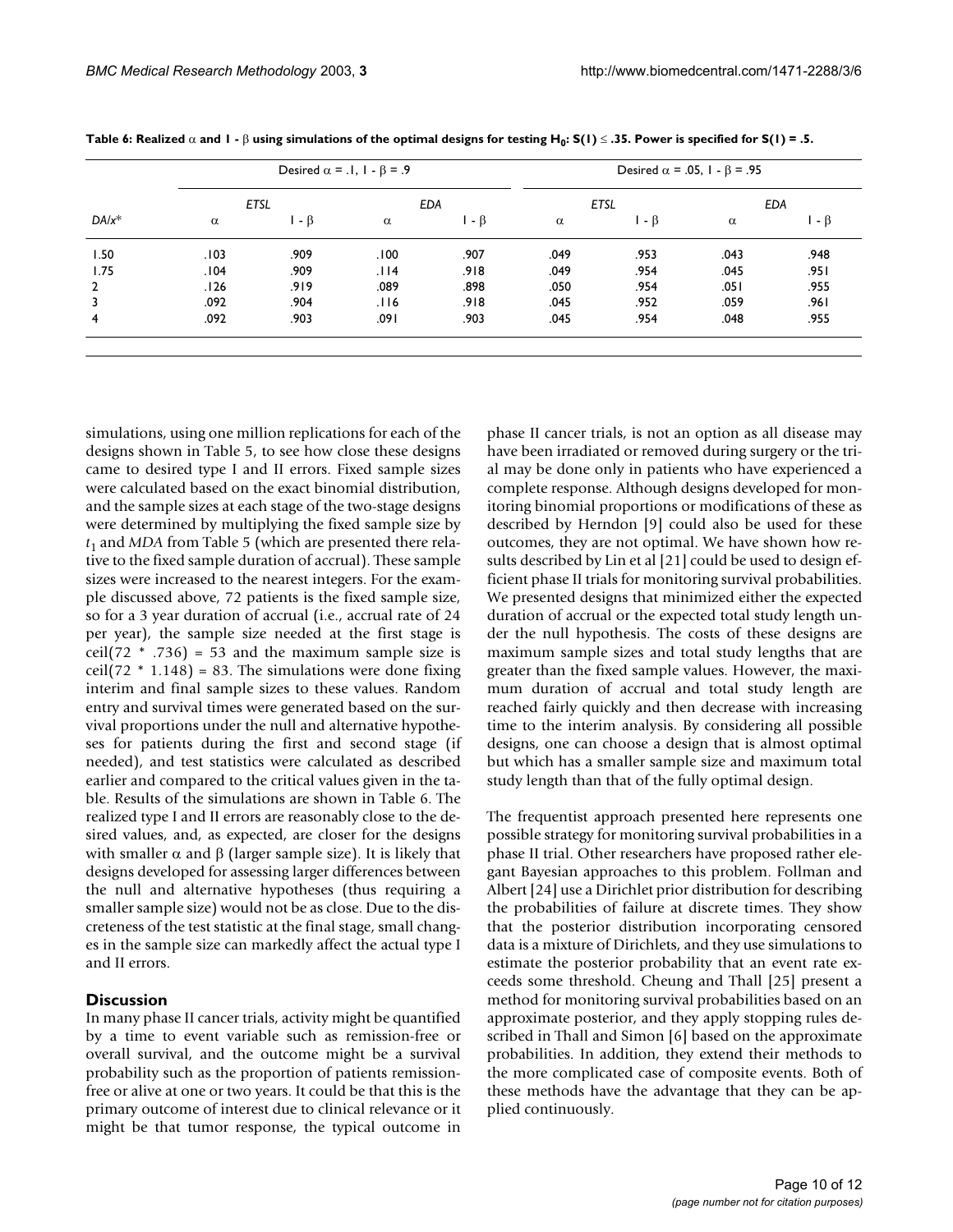Another approach to the design of phase II trials for monitoring survival probabilities would be to use parametric methods. The survival probability at a given time would be a function of the parameters of the parametric model. For example, assuming an exponential model, monitoring a survival probability at a given time is equivalent to monitoring the hazard parameter. Methods proposed by Case and Morgan [26] could then be used to obtain optimal durations of accrual and follow-up. This approach has the advantage of using events that occur before or after the time of interest, but the disadvantage of relying on a specific model.

In the designs discussed above, we assumed a parametric distribution to obtain estimates of the information over time. Were we to have access to data or simply the Kaplan-Meier estimate of the survival distribution from a previous trial, we could use those data to obtain a nonparametric estimate of the information using equation (3). In that equation, the denominator would need to be multiplied by min[(*t* - *Xi* )/*MDA*,1]. This fully nonparametric approach has the conceptual advantage that when we design a study to compare nonparametric estimates of survival distributions, we frequently do not want to make assumptions about the form of *S*(.). Although one would like to know *S*(.) with certainty in planning a study, often we are faced with an estimate of a summary statistic such as a percentile, median, or mean and maybe an idea of the shape from a Kaplan-Meier plot without access to the data. Sometimes we have the data from a previous study but do not have confidence that the population is relevant to the planned study. Often the choice of developing a design using the parametric or nonparametric approach will depend on the existence of previous raw data and, if such data exist, our relative confidence in the parametric assumptions versus the applicability of the population in the previous study.

Although the approach described above is applicable when the duration of accrual is long relative to the survival time of interest, it is not practical when the duration of accrual is short (say less than 1.5 times the survival time of interest). This is because there is little information available for estimating the survival probability before most of the patients are accrued to the study. If the accrual period is less than the time of interest, there is no design that leads to an expected duration of accrual that is less than the fixed sample value. In our experience of doing phase II trials in a single institution, it has been rare that fast accrual would have limited the applicability of these designs. However, it could be more of a problem with multicenter or cooperative group trials. A possible solution includes monitoring a different (earlier) time during the interim analysis as Lin et al [21] did in their example. Unfortunately, the connection with the primary end point of interest is not always clear.

Misspecification of the accrual rate can have a major effect on the operating characteristics of these designs. The misspecification of survival during the design phase has much less impact on the type I and II errors. However, it is clear that one needs to monitor the ongoing accrual (as is typically done in clinical trials) and make modifications to the design once the accrual rate is ascertained. The ultimate critical values can be modified once the actual estimate of the information is obtained during the interim analysis, but this strategy should result in fairly efficient designs.

#### **Competing interests**

None declared.

#### **Authors' contributions**

Both authors contributed to all sections of this work; both read and approved the final manuscript.

#### **Acknowledgements**

Supported in part by grants P30-CA-12127 and U10-CA-81851 from the Public Health Service, National Institutes of Health.

#### **References**

- 1. Gehan EA **The determination of the number of patients required in a preliminary and a follow-up trial of a new chemotherapeutic agent** *Journal of Chronic Diseases* 1961, **13:**346-353
- 2. Fleming TR **[One sample multiple testing procedure for phase](http://www.ncbi.nlm.nih.gov/entrez/query.fcgi?cmd=Retrieve&db=PubMed&dopt=Abstract&list_uids=7082756) [II clinical trials](http://www.ncbi.nlm.nih.gov/entrez/query.fcgi?cmd=Retrieve&db=PubMed&dopt=Abstract&list_uids=7082756)** *Biometrics* 1982, **38:**143-151
- 3. Chang MN, Therneau TM, Wieand HS and Cha SS **[Designs for](http://www.ncbi.nlm.nih.gov/entrez/query.fcgi?cmd=Retrieve&db=PubMed&dopt=Abstract&list_uids=3427171) [group sequential phase II clinical trials](http://www.ncbi.nlm.nih.gov/entrez/query.fcgi?cmd=Retrieve&db=PubMed&dopt=Abstract&list_uids=3427171)** *Biometrics* 1987, **43:**865- 874
- 4. Simon R **[Optimal two-stage designs for phase II clinical trials](http://www.ncbi.nlm.nih.gov/entrez/query.fcgi?cmd=Retrieve&db=PubMed&dopt=Abstract&list_uids=2702835)** *Controlled Clinical Trials* 1989, **10:**1-10
- 5. Green SJ and Dahlberg S **[Planned versus attained design in](http://www.ncbi.nlm.nih.gov/entrez/query.fcgi?cmd=Retrieve&db=PubMed&dopt=Abstract&list_uids=1604065) [phase II clinical trials](http://www.ncbi.nlm.nih.gov/entrez/query.fcgi?cmd=Retrieve&db=PubMed&dopt=Abstract&list_uids=1604065)** *Statistics in Medicine* 1992, **11:**853-862
- 6. Thall PF and Richard Simon **[Practical Bayesian guidelines for](http://www.ncbi.nlm.nih.gov/entrez/query.fcgi?cmd=Retrieve&db=PubMed&dopt=Abstract&list_uids=7980801) [phase IIB clinical trials](http://www.ncbi.nlm.nih.gov/entrez/query.fcgi?cmd=Retrieve&db=PubMed&dopt=Abstract&list_uids=7980801)** *Biometrics* 1994, **50:**337-349
- 7. Chen TT **[Optimal three-stage designs for phase II cancer clin](http://www.ncbi.nlm.nih.gov/entrez/query.fcgi?cmd=Retrieve&db=PubMed&dopt=Abstract&list_uids=9421870)[ical trials](http://www.ncbi.nlm.nih.gov/entrez/query.fcgi?cmd=Retrieve&db=PubMed&dopt=Abstract&list_uids=9421870)** *Statistics in Medicine* 1997, **16:**2701-2711
- 8. Heitjan DF **[Bayesian interim analysis of phase II cancer clinical](http://www.ncbi.nlm.nih.gov/entrez/query.fcgi?cmd=Retrieve&db=PubMed&dopt=Abstract&list_uids=9280033) [trials](http://www.ncbi.nlm.nih.gov/entrez/query.fcgi?cmd=Retrieve&db=PubMed&dopt=Abstract&list_uids=9280033)** *Statistics in Medicine* 1997, **16:**1791-1802
- 9. Herndon JE II **[A design alternative for two-stage, phase II, mul](http://www.ncbi.nlm.nih.gov/entrez/query.fcgi?cmd=Retrieve&db=PubMed&dopt=Abstract&list_uids=9741865)[ticenter cancer clinical trials](http://www.ncbi.nlm.nih.gov/entrez/query.fcgi?cmd=Retrieve&db=PubMed&dopt=Abstract&list_uids=9741865)** *Controlled Clinical Trials* 1998, **19:**440-450
- 10. Chen TT and Ng T-H **[Optimal flexible designs in phase II clini](http://www.ncbi.nlm.nih.gov/entrez/query.fcgi?cmd=Retrieve&db=PubMed&dopt=Abstract&list_uids=9819829)[cal trials](http://www.ncbi.nlm.nih.gov/entrez/query.fcgi?cmd=Retrieve&db=PubMed&dopt=Abstract&list_uids=9819829)** *Statistics in Medicine* 1998, **17:**2301-2312
- 11. Colton T and McPherson K **Two-stage plans compared with fixed-sample-size and Wald SPRT plans** *J Am Stat Assoc* 1976, **71:**80-86
- 12. Landis SH, Murray T, Bolden S and Wingo PA **[Cancer Statistics,](http://www.ncbi.nlm.nih.gov/entrez/query.fcgi?cmd=Retrieve&db=PubMed&dopt=Abstract&list_uids=9449931) [1998](http://www.ncbi.nlm.nih.gov/entrez/query.fcgi?cmd=Retrieve&db=PubMed&dopt=Abstract&list_uids=9449931)** *CA: A Cancer Journal for Clinicians* 1998, **48:**6-29
- 13. Lawrence T **Gemcitabine as a radiation sensitizer** *Sem Oncol* 1995, **22:**68-71
- 14. Casper ES, Green MR, Kelsen DP, Heelan RT, Brown TD, Flombaum CD, Trochanowski B and Tarassoff PG **[Phase II trial of gemcitab](http://www.ncbi.nlm.nih.gov/entrez/query.fcgi?cmd=Retrieve&db=PubMed&dopt=Abstract&list_uids=7960602)[ine \(2'2'-difluoro-2'-deoxycytidine\) in patients with adeno](http://www.ncbi.nlm.nih.gov/entrez/query.fcgi?cmd=Retrieve&db=PubMed&dopt=Abstract&list_uids=7960602)[carcinoma of the pancreas](http://www.ncbi.nlm.nih.gov/entrez/query.fcgi?cmd=Retrieve&db=PubMed&dopt=Abstract&list_uids=7960602)** *Investigational New Drugs* 1994, **12:**29- 34
- 15. Burris HA 3rd, Moore MJ, Andersen J, Green MR, Rothenberg ML, Modiano MR, Cripps MC, Portenoy RK, Storniolo AM, Tarassoff R, Nelson R, Dorr FA, Stephens CD and Von Hoff DD **[Improvements](http://www.ncbi.nlm.nih.gov/entrez/query.fcgi?cmd=Retrieve&db=PubMed&dopt=Abstract&list_uids=9196156) [in survival and clinical benefit with gemcitabine as first-line](http://www.ncbi.nlm.nih.gov/entrez/query.fcgi?cmd=Retrieve&db=PubMed&dopt=Abstract&list_uids=9196156) therapy for patients with advanced pancreas cancer: a rand[omized trial](http://www.ncbi.nlm.nih.gov/entrez/query.fcgi?cmd=Retrieve&db=PubMed&dopt=Abstract&list_uids=9196156)** *J Clin Oncol* 1997, **15:**2403-2413